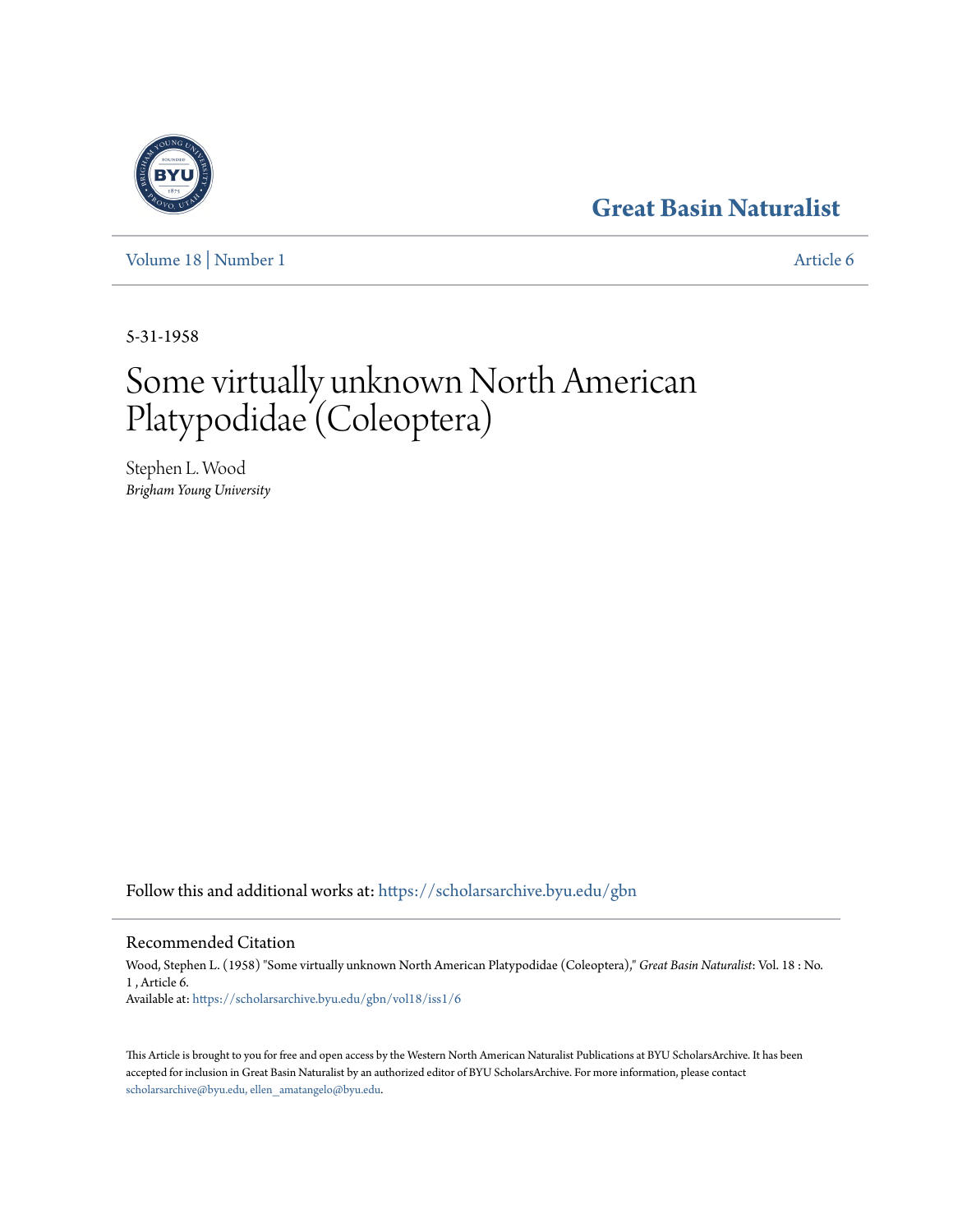#### SOME VIRTUALLY UNKNOWN NORTH AMERICAN PLATYPODIDAE (COLEOPTERA)

Stephen L. Wood'

Only a half dozen species of Platypodidae are currently recognized as occurring in America north of Mexico. It is, therefore, of interest that two species not known generally from this area have been added to our faunistic list and an additional species is described as new.

### Platypus disciporus Chapuis Figs. 1. 4. 6

Platypus disciporus Chapuis, 1865, Monographie des Platypides, p. 219, fig. 123;<br>Schedl, 1937, Ent. Bl. 33:40. Schedl. 1937. Ent. Bl. 33:40.

Platypus flavicornis var. disciporus, Leconte, 1876, Proc. Ainer. Philos. Soc. 15:343; Blatchley and Leng. 1916, Rhynochophora of North Eastern America, p. 582; Chamberlin. 1939, Bark and Timber Beetles of North Amer-ica, p. 110.

To this species Chapuis referred his female type, from Tennessee, and the female specimen he identified that was later reported by Schedl, from West Virginia. Other writers have either ignored this species or included it as a variety of *flavicornis* (Fab.). A third female was taken at Dade City, Florida, on June 18. 1951, from the bole of a large windfallen *Quercus laurifolia*, by the writer.  $\qquad$ This species is not at all closely related to the other species of *Platy*pus occurring in the United States. The female may be readily distinguished from them by the pair of unusually large pores on the disc of its pronotum (Fig. 6) and by the shape of its elytral apeces (Figs. 1, 4).

#### Platypus pini Hopkins Figs. 2, 3, 5, 7, 8

Platypus pini Hopkins, 1906, Proc. Ent. Soc. Washington 7:71.

The writer was comparing specimens taken at 14 miles west of Texmelucan, Puebla, Mexico, on July 14, 1953, at an elevation of 8600 feet, from the base of a large pine tree, with <sup>1</sup> lopkins' type of pini, when he noticed a box of specimens of a Platypus species from Arizona and New Mexico, labelled as an undescribed species by Hopkins. When compared with the type it was clearly evident that both the Mexican and the specimens from the southwestern United States represented the species pini. Since this species, except for the type, from Mexico, has not been reported previously, the following records are included here. Arizona: Chiricahua Mountains, Sept. 14. 1907, Pinus ponderosa (Hopk. U. S. 5720c), Aug. 5, 1907. Pinus chihuahuana (Hopk. U. S. 5557), Oct. 16, 1907

<sup>1.</sup> Contribution No. 160, Department of Zoology and Entomology, Brigham Young University, (2001)<br>Provo, Utah. Scolytoidea Contribution No. 15.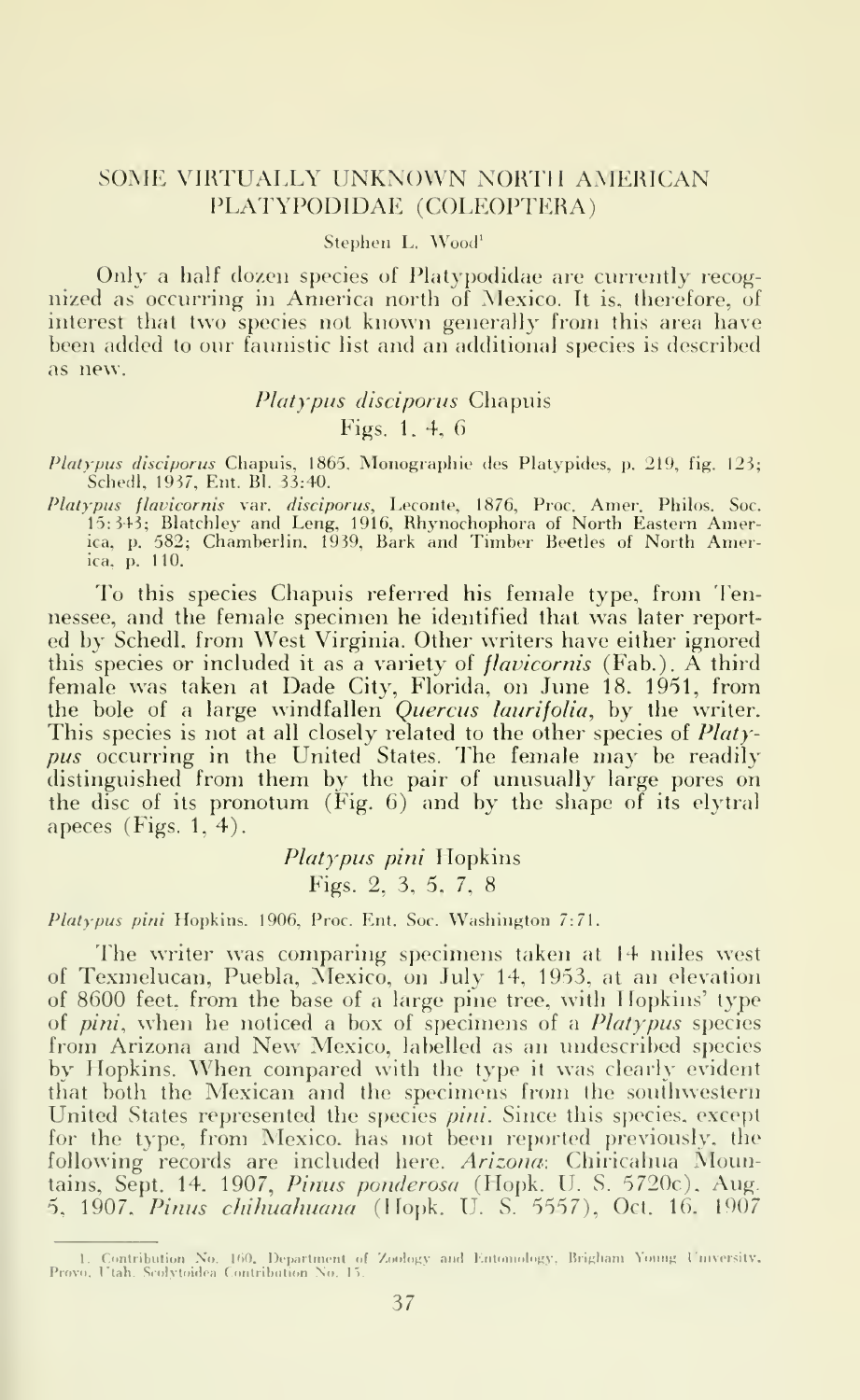

Figs. 1-3. Lateral aspect of elytral declivity of Platypus spp.: 1. disciporus, female; 2, pini, female; 3, pini, male.

Figs. 4-5. Posterior aspect of elytral declivity of female Platypus spp.: 4, disciporus; 5, pini.

Figs. 6-8. Dorsal outline of Platypus spp.: 6, disciporus, female; 7, pini, female; 8, *pini*, male.

(Hopk. U. S. 5557), and Pinus ponderosa (Hopk. U. S. 5556a), all by J. L. Webb, and June 16, Hubbard and Schwarz; Flagstaff.  $\tilde{P}_{H1}$  ponderosa (Hopk. U. S. 5109, 5109b, and 5109c), J. L. Webb, and July 7, Hubbard and Schwarz; Pinal Mountains. Wickham; Rincon Mountains, Oct. 14, 1907, Pinus ponderosa (Hopk. U. S. 7164), and same data without host (Hopk. U. S. 7160), M. Chrisman; Santa Catalina Mountains, Sept. 26, 1907, Pinus ponderosa (Hopk. U. S. 5603b5), and *Pinus ponderosa* (Hopk. U. S. 564lb, and 5656b), all by J. L Webb; and Williams. June 2, Barber and Schwarz. New Mexico: Captain Mountains, Sept. 7, 1907, Pinus ponderosa (Hopk. U.S. 5520k), Pinus ponderosa (Hopk. U.S. 3919a). and *Pinus* (Hopk. U. S. 5599), all by J. L. Webb; Cloudcroft, *Pinus* – 1 ponderosa (Hopk. U. S. 3984), W. F. Fiske; and Meek, Pinus ponderosa (Hopk. U. S. 3926).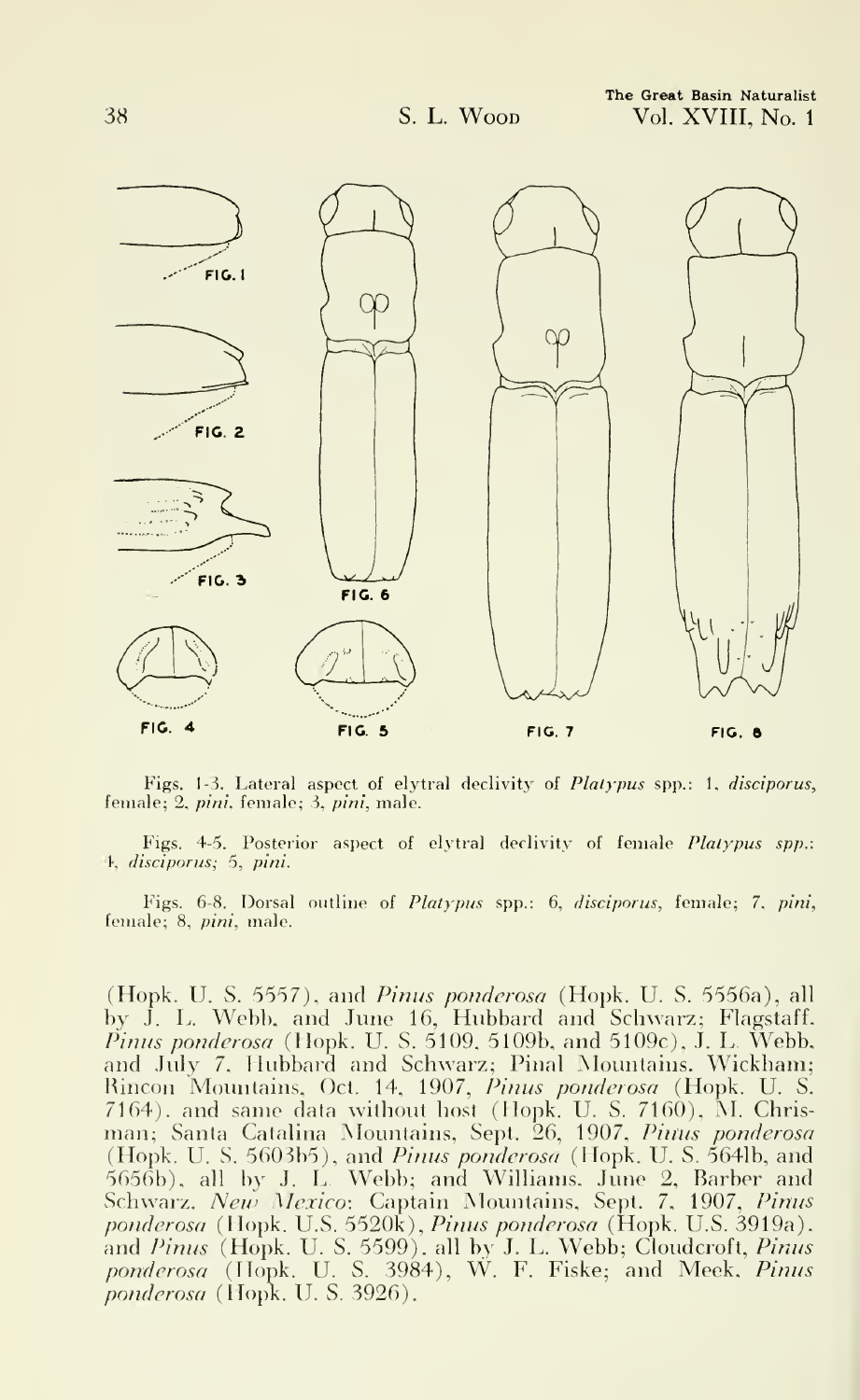#### May 31, 1958 PLATYPODIDAE 39

#### Platypus abietis, n. sp. Figs. 9-11

This species is closely allied to *wilsoni* Swaine, but in the male is decidedly smaller, has more slender, more elongate processes at elytral apices, and has the frons and declivity more finely sculptured. The female, in addition to being smaller than the female of *wilsoni*, has the porous area of the pronotum smaller, more anterior, and much less densely punctured, and has <sup>a</sup> different posterior profile as seen from dorsal aspect.

 $Male.$  — Length 4.3 mm., 4.4 times as long as wide; color dark brown (Fig. 10).

Frons feebly impressed, less strongly than *wilsoni*, and rather finely granulate. Vestiture similar to *wilsoni*, but slightly shorter, and of more uniform length. Eyes and antennae as in *wilsoni*.

Pronotum 1.2 times as long as wide, wider on basal one-third; surface smooth and shining, except reticulate along basal margin and on anterior one-third, and covered by abundant minute pores and small shallow punctures, the punctures becoming larger and more obscurely impressed anteriorly. Scanty vestiture visible only near anterior margin. Median line rather strongly impressed along the second one-fifth of the length from the base (Fig. 10).

Elytra 2 5 times as long as wide, 2.2 times as long as pronotum; striae narrowly impressed, somewhat more shallowly and the punctures more distinct than in *wilsoni*; interstriae smooth and shining, becoming reticulate anteriorly, the punctures minute, scarcely larger than the numerous submicroscopic pores. Declivity (Fig. 9) about as in *wilsoni*, except tubercles greatly reduced in size and number, those on the eighth interspace small, those on the ninth a little larger and more abundant and extending much further anteriorly (a few scattered to elytral base as in  $\omega$ *lsoni*); terminal process longer and more slender than in *wilsoni*, the dorsal tooth  $\delta$ bsolete. Declivital vestiture shorter and less abundant than in wilsoni.

Female. — Frons rather strongly concave, closely punctured with rather abundant moderately long vestiture, essentially the same as wilsoni. Median line of pronotum beginning just behind middle and extending about three fourths of the distance to the base; porous area oval, beginning at anterior end of median line and extending about one-half the distance to base, about thirty medium sized pores on each side of median line. Elytral interspaces more evenly arched, the striae less sharply defined than in male. Posterior outline as figured (Fig. 11).

Type Locality. — Oak Creek Canyon, Millard Co.. Utah. Host. — Abies concolor